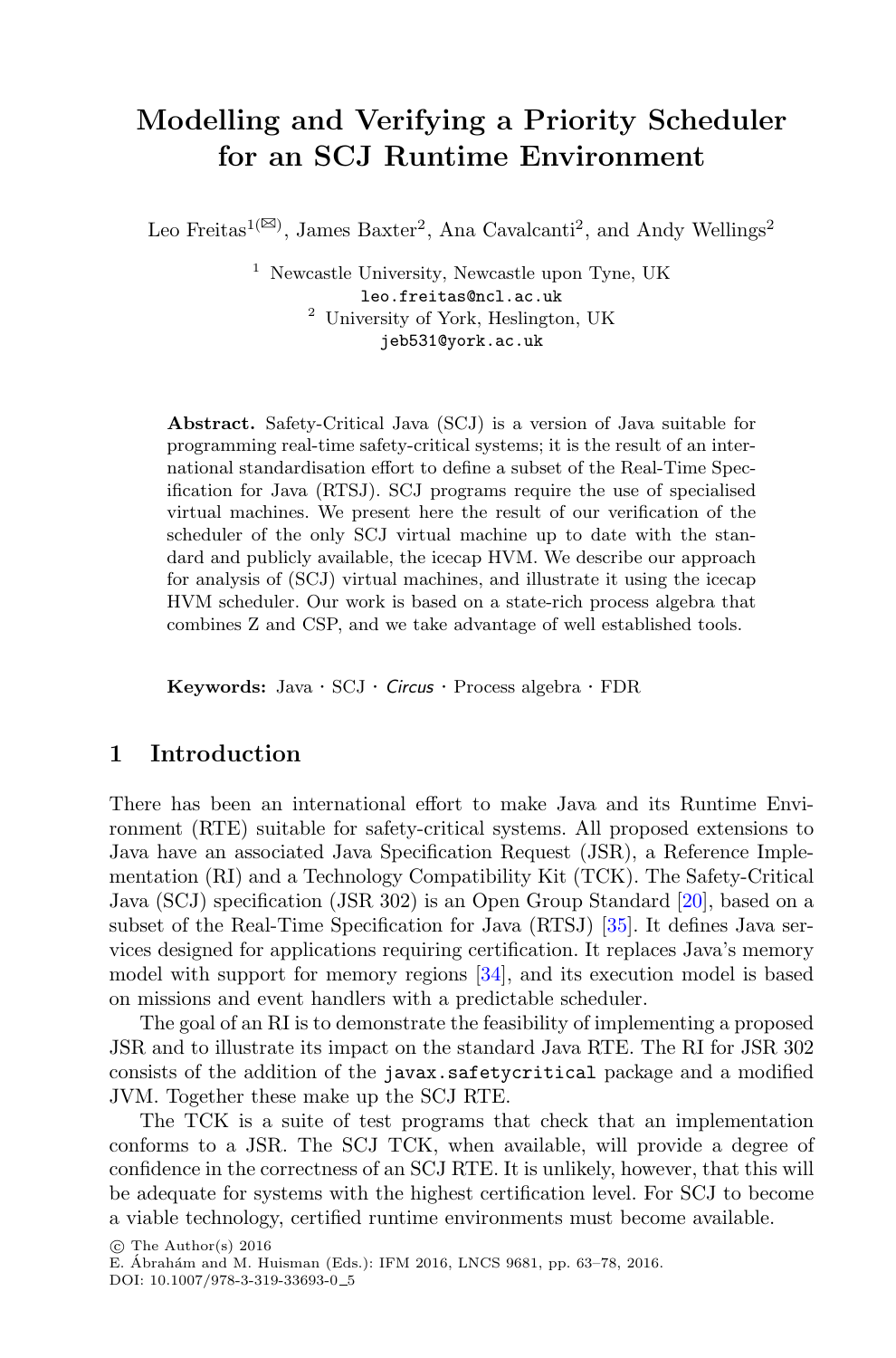The constraints embedded in the SCJ design makes programs amenable to formal analysis. Schedulability analysis techniques [\[3\]](#page-14-1) can be used to provide evidence that programs meet their deadlines. Ongoing effort to support development, validation, and verification of SCJ programs has already produced results [\[6,](#page-14-2)[7](#page-14-3)[,16](#page-14-4),[24,](#page-15-2)[33](#page-15-3)]. The work presented here uses formal methods to increase confidence and provide evidence that an SCJ RTE satisfies its requirements.

SCJ programs cannot run on a standard JVM; they require specialised support for memory regions and preemptive priority-based scheduling. The SCJ RI is under development and will be based on JamaicaVM [\[18](#page-14-5)]. To our knowledge, there are currently five SCJVM (virtual machines that support SCJ): Fiji VM [\[28](#page-15-4)], icecap HVM (Hardware near Virtual Machine) [\[32\]](#page-15-5), Ovm (Open Virtual Machine) [\[1](#page-14-6)],  $HVM_{TP}$  [\[21](#page-14-7)] and PERC Pico [\[2,](#page-14-8)[29](#page-15-6)]. Of these, Fiji VM and Ovm are not specific for SCJ, PERC Pico does not conform to the current version of SCJ, and  $HVM_{TP}$  is based on the icecap HVM.

As far as we know, the only SCJVM that is up to date with the SCJ standard and publicly available is the icecap HVM. Here, we consider the verification of its single-processor scheduler, a core component of an SCJVM. We present a formal model, and establish some of its properties by model checking and theorem proving. This is part of a larger effort to produce a completely verified SCJ RTE. We also present the general approach to construct and analyse formal models of an SCJVM that we use in the verification of the icecap HVM scheduler.

An identification of requirements for an SCJVM and an associated formal model are presented in [\[4](#page-14-9)]. The modelling uses *Circus* [\[26](#page-15-7)], a state-rich process algebra that combines Z and CSP. *Circus* is a notation for refinement and can be used to compare the requirements in [\[4\]](#page-14-9) with models of implementation.

In our work, we use *Circus* processes to specify components of the icecap tools and their integration. *Circus* has an extension to deal with object-orientation [\[5\]](#page-14-10); it is helpful here, since the icecap tools are implemented in Java. We pursue a close match to the implementation structure to provide accurate low-level *Circus* models. In our approach, the *Circus* processes define the boundaries of each component of an SCJVM implementation, and their dependencies. Due to the compositionality of refinement, we can analyse these components in isolation. We tackle here a central component of an SCJVM, the scheduler, and identify the assumptions it makes about management of SCJ processes.

In summary, our contributions in this paper are a modelling and analysis technique tailored for an SCJVM, and its application to the scheduler of the only up to date SCJVM publicly available. The discussion of the technique summarises the lessons we have learned in carrying out this case study. In addition, the *Circus* model itself is of interest for documentation of the icecap tools and for fostering reuse of the icecap scheduler in the implementation of other SCJVMs.

Next, we present background material for our work: SCJ and the icecap tools, and *Circus*. Section [3](#page-4-0) describes our modelling approach. Sections [4](#page-6-0) and [5](#page-10-0) present our scheduler model and its analysis. We consider related work in Sect. [6,](#page-11-0) and conclude in Sect. [7](#page-12-0) considering also future work.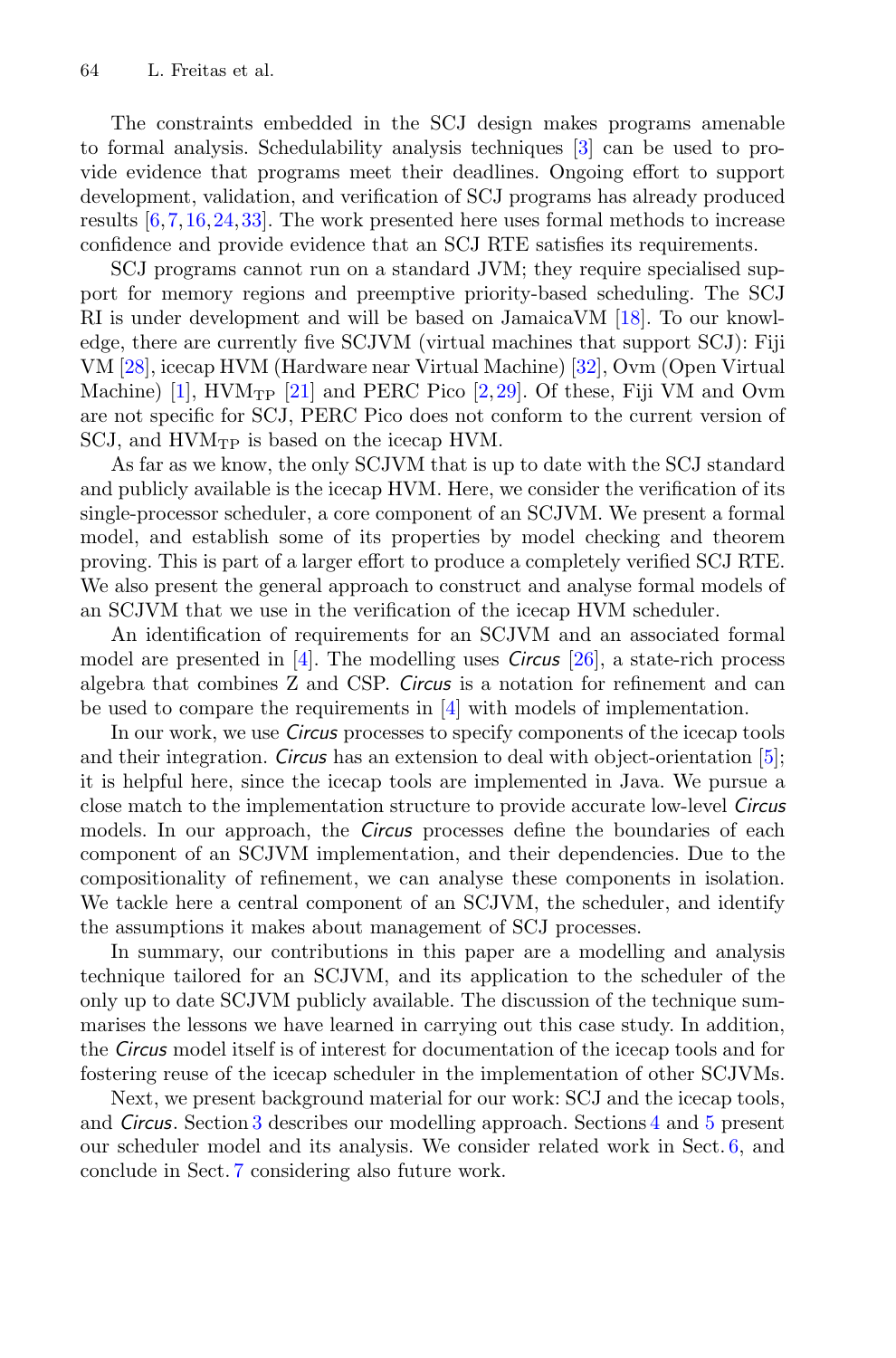## **2 Preliminaries**

We present SCJ and the icecap tools in Sect. [2.1,](#page-2-0) and *Circus* in Sect. [2.2.](#page-3-0)

#### <span id="page-2-0"></span>**2.1 SCJ and the Icecap Tools**

SCJ places restrictions on the features of Java that can be used, and defines different scheduling and memory models. SCJ has three compliance levels of increasing complexity; the icecap tools support all levels.

An SCJ program is structured as a series of missions, executed sequentially in an order determined by a program-supplied mission sequencer. Each mission manages various schedulable objects: asynchronous event handlers (at levels 0 and 1), and real-time threads and nested mission sequencers (at level 2). A mission execution goes through several phases shown in Fig. [1.](#page-2-1) First, each of the schedulable objects and any data that may be required for the duration of the mission are initialised. Afterwards, the mission runs until requested to terminate, and then each of the schedulable objects are terminated, any required cleanup is performed, and the mission sequencer runs the next mission.



**Fig. 1.** A diagram showing the phases of mission execution

<span id="page-2-1"></span>Asynchronous event handlers can be released periodically at set intervals or aperiodically in response to software requests. Schedulable objects are managed by a priority-based preemptive scheduler. Priority ceiling emulation, whereby a thread has its priority elevated upon taking a lock, prevents problems arising from priority inversion in locking [\[35](#page-15-0)]. Support for multiprocessor systems allows schedulable objects to be associated with allocation domains that define the processors in which they are allowed to run.

The icecap tools target embedded systems and precompiles Java bytecode to C, in addition to supplying a lightweight bytecode interpreter. The running of SCJ programs is supported by an implementation of the SCJ API, tightly coupled to the SCJVM. The API implementation and the code that supports it are written in Java, with only the most low-level components written in C and assembly. In the scheduler, only the task of process switching is written in C and assembly, with the code to determine which process should run written in Java.

The structure of the scheduler implementation is shown in Fig. [2.](#page-3-1) The scheduler is triggered by the clock interrupt handler, a singleton instance of Clock-InterruptHandler, which implements the interfaces InterruptHandler and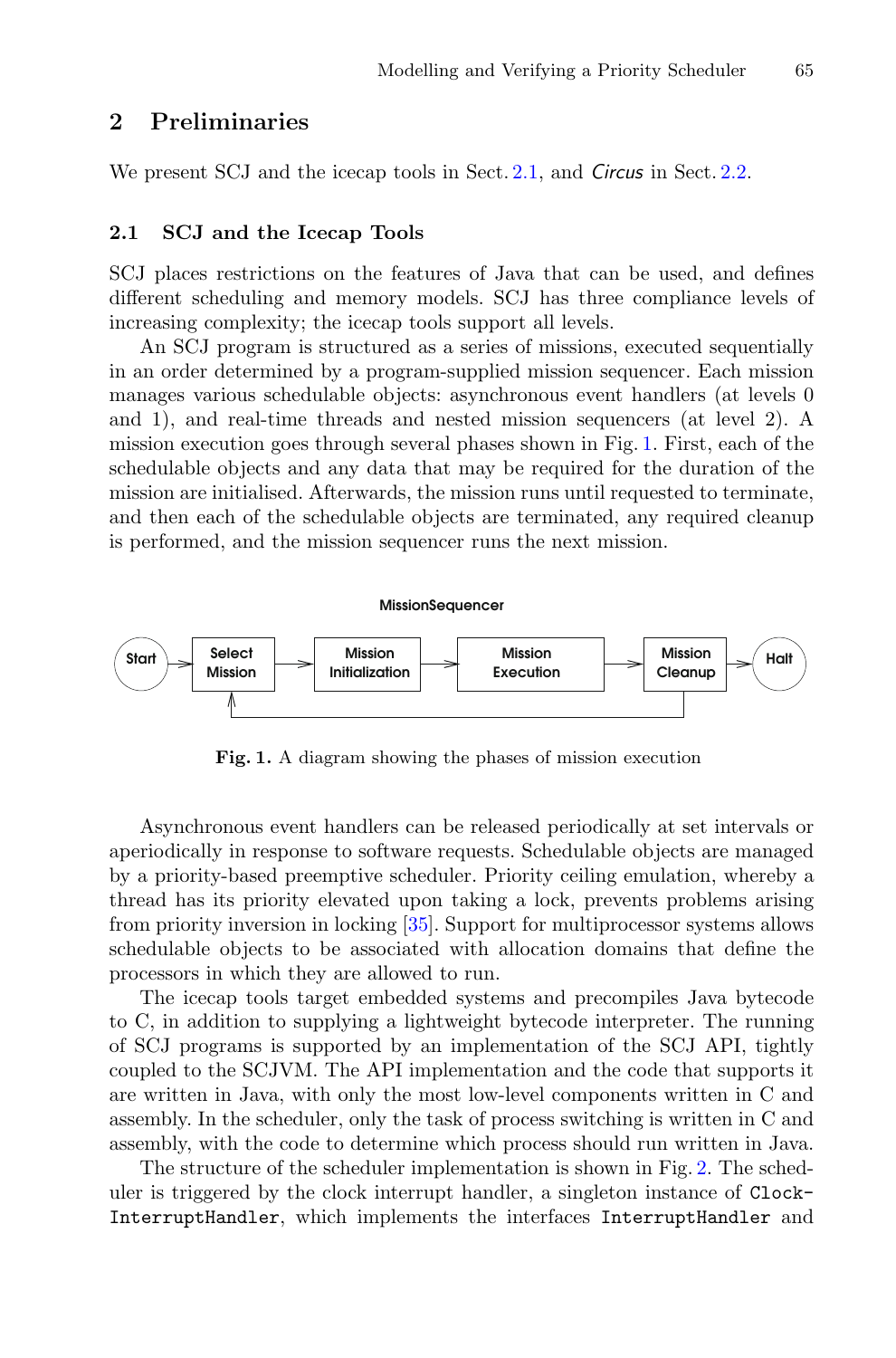

<span id="page-3-1"></span>**Fig. 2.** UML class diagram showing the classes that make up the icecap HVM scheduler

Runnable. A process executing the run() method of the ClockInterrupt-Handler instance is created when the clock interrupt handler is initialised. Upon receiving a clock interrupt, the icecap HVM calls the clock interrupt handler's handle() method, which switches to the clock interrupt handler's process. The clock interrupt handler then calls the scheduler's getNextProcess() method.

The scheduler itself is an instance of PrioritySchedulerImpl, which calls the move() method of PriorityScheduler to choose the next process. The move() method wakes any sleeping processes that have passed their wake-up time and pops the next process from a priority queue of processes that are ready to run. The work of switching to the new process is then performed via a native method call to the low-level virtual machine (written in C, rather than Java).

In Sect. [4,](#page-6-0) we present a model of this scheduler: a network of *Circus* processes interacting with the SCJ API implementation and the operating system.

#### <span id="page-3-0"></span>**2.2 Circus**

*Circus* [\[26](#page-15-7)] is a formal notation that combines the style for data modelling of the  $Z$  [\[36](#page-15-8)] notation with that for process specification of CSP [\[17](#page-14-11)[,30](#page-15-9)]. Like a CSP model, a *Circus* specification defines processes that communicate over channels, but that, unlike CSP processes, may contain internal state defined in Z. The internal state is encapsulated so that it can only be updated and accessed via communication on the channels of the process.

A *Circus* process is defined as a series of Z paragraphs and *Circus* actions, which are written using a combination of CSP constructs and Z operations. The process definition ends with a main action that defines the behaviour of the process using the actions defined previously in the process. Most CSP operators can be used in *Circus* actions, including external and internal choice, parallel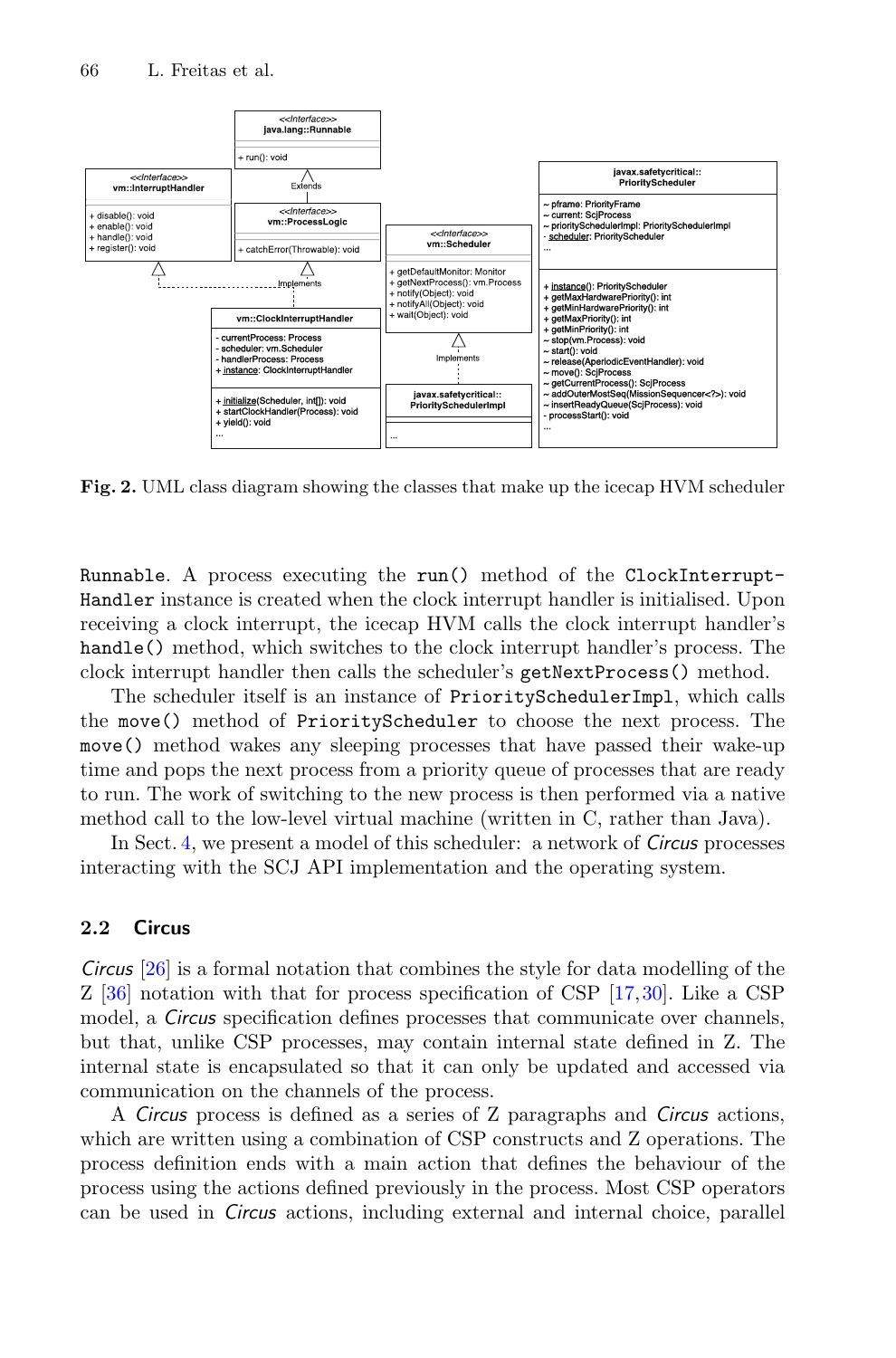<span id="page-4-1"></span>

| Operator                                                                                          | Circus Symbol           |
|---------------------------------------------------------------------------------------------------|-------------------------|
| Prefixing of signal on channel $c$ to action $A$                                                  | $c \longrightarrow A$   |
| Prefixing of input on c of value $x$ to $A$                                                       | $c?x \longrightarrow A$ |
| Prefixing of output on c of value of expression $e$ to $\tilde{A}$                                | $c!e \longrightarrow A$ |
| Guarding of A with predicate $q$                                                                  | $q \& A$                |
| Termination                                                                                       | Skip                    |
| External choice of actions $A$ and $B$                                                            | $A \sqcap B$            |
| Sequential composition of $A$ and $B$                                                             | A; B                    |
| Interrupt of $A$ by $B$                                                                           | $A \wedge B$            |
| Parallel composition $A$ and $B$ synchronising on the<br>intersection of channel sets cs1 and cs2 | $A_{cs1} _{cs2}$ B      |
| Parallel interleaving of $A$ and $B$                                                              | $A \parallel B$         |
| Hiding of channel set $cs$ in $A$                                                                 | A<br>$\overline{c}$ s   |
|                                                                                                   |                         |

**Table 1.** A summary of the *Circus* notation used in this paper

composition, sequential composition, and the interrupt operator. Additionally, *Circus* includes assignment, if statements, loops, and variable declarations, as well as permitting the use of Z schema data operations in *Circus* actions. Processes can also be combined using CSP operators: parallelism, hiding, and so on.

*Circus* has several extension, to cater for time, mobility, synchronicity and so on. Here, we use classes, included the object-oriented extension *OhCircus* [\[5](#page-14-10)].

A detailed account of *Circus* can be found in [\[26\]](#page-15-7). Examples are presented in Sect. [4.](#page-6-0) Table [1](#page-4-1) summarises the action notation that we use here.

### <span id="page-4-0"></span>**3 Verification Approach**

In this section, we present our approach to verification of an SCJVM. This arises from previous experiences on modelling and verification of large existing systems [\[9](#page-14-12)[–11](#page-14-13)]. It is, however, tailored for the needs of a VM and of an SCJVM, in particular. In this respect, this is our distillation of the lessons learned in applying *Circus* to reason about the icecap HVM and its scheduler. The application of the approach presented here to the scheduler is the subject of the next section.

Our technique, first of all, creates a model for a piece of code implementing a VM or a component of a VM, like a scheduler, written in any imperative or object-oriented language. Having identified the modules or classes that implement the component, our **approach to modelling** is in three phases: **(a)** data, **(b)** control-flow, and **(c)** integration modelling. These are described below.

*a. Define a Z Data Model.i* In this phase, we formalise the data types used in the program, via the four steps below. The data types may be in the program in one of three forms: types available in the programming language, types available via a library, like the collection API of Java, or just as pieces of data not necessarily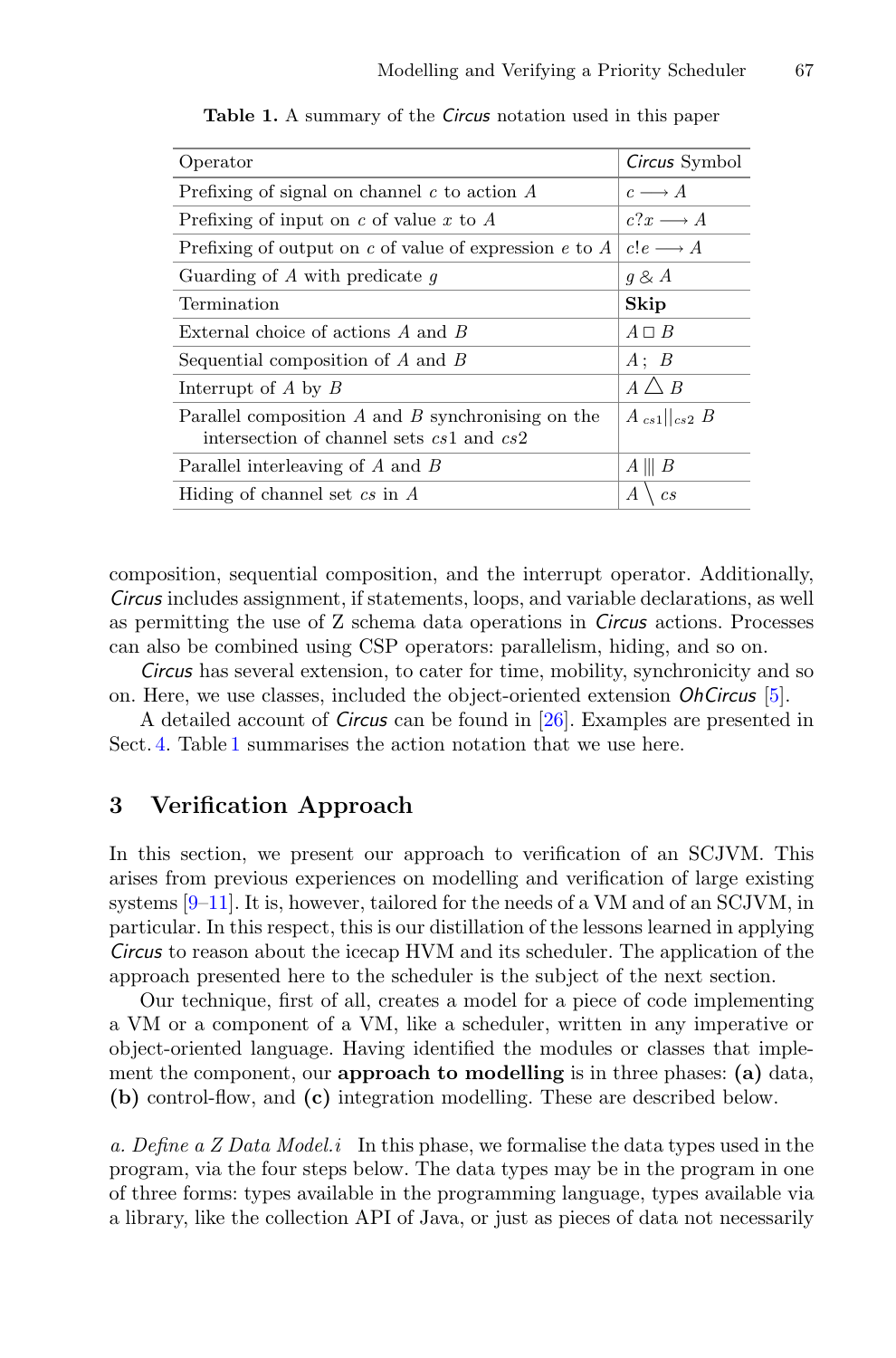identified as a data type in the program. For the latter, identification of data types in the model is a matter of convenience for verification.

- 1. *Define the state to capture the variables used in the program, creating appropriate datatypes where necessary.*
- 2. *Capture invariants that are expected.* These are properties of the data model we expect the program to satisfy, even if not explicitly checked (but see b.4).
- 3. *Define the procedures (methods, functions, and so on) of the program that manipulate the data types defined above.*
- 4. *Identify their error cases and totalise the data operations.* We use theorem proving to reveal the preconditions of the operations, and extend the model to totalise those whose precondition are not just true.

By modelling errors to totalise the operations, we achieve a better understanding of the data types of the program. Its precise behaviour, which may not include checking error conditions, is captured in the next phase.

The model may be seen as a suggestion for improving the code structure (like error checking). Information from the environment of the component may also need to be identified as a type whose values are communicated in channels.

*b. Capture the Control Flows Through the VM.* Using the Z model, we construct a *Circus* model following the steps below. Roughly, each module (that is, a class, in the case of a Java program) is modelled by a *Circus* process or class, and its procedures by actions and methods in *Circus*.

- 1. *Define channels corresponding to the services of the component.* For each provided or internal service, we define a pair of channels to model calls and returns of invocations. For each required external service, we have a single channel, because we do not model its behaviour.
- 2. *Use processes and classes to capture the modular structure of the program.* A Java class should be modelled by an *OhCircus* class, if it includes only passive methods, that is, methods that can be modelled using only data operations without the use of channel communications, and by a process, otherwise.
- 3. *Define the actions for the services corresponding to the channels above.* In this step, we use the data operations defined in the previous phase, and capture the control flows in the definition of each action.
- 4. *Eliminate the error cases in the Z data operations that are not handled in the code, transforming the remaining cases to guards in order to enable identification of mistakes in use of data operations via deadlock checks.* In this way, we ensure that the model is not more robust than the code, and any invalid assumptions about the use of the data can be revealed by analysis.
- 5. *Define in the main action how the services are to be provided*. In principle, all actions could be combined in an external choice, so that their services are available for use one at a time. A call graph, however, may identify services that are needed in parallel because they are part of different lines of execution.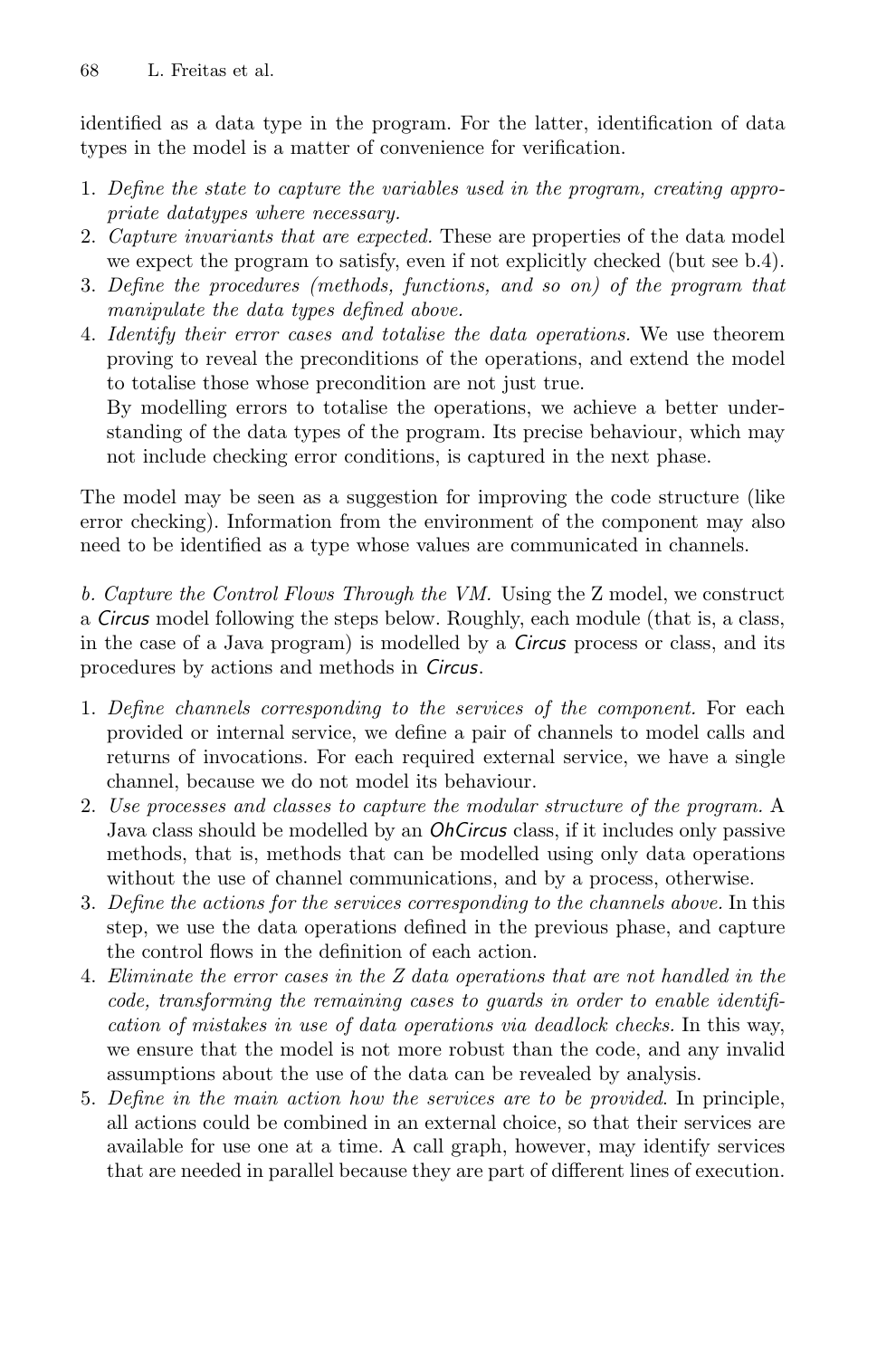*c. Generate a Circus model of the component.* We use the processes defined in phase **(b)** to produce a model of the component as a network of processes.

- 1. *Introduce processes to reflect the parallel design (if any) of the code*.
- 2. *Combine the various processes to define the component*.

In this phase, we need to make the case that the model is closely related to the program. The argument should explain how the program modules are reflected in the structure of the Z data model and of processes in the network of phase **(b)**. We need to explain how the model can be refined back to the code, and that needs to be relatively simple. For Java programs, a strong argument includes a class diagram and a mapping from the *Circus* processes to that diagram.

A truly faithful model defines the modelled procedures of the program as actions in *Circus* using programming constructs (assignments, loops, and so on) just like in the code. For reasoning, however, it is convenient to use a predicative specification of the procedures in Z. This is the reason for the abstraction in phase **(a)**, followed by the argument constructed here. As a consequence, we catch integration problems via formal analysis, but not necessarily programming errors. The modelling effort, however, may well reveal programming errors in phases **(a)** and **(b.4–5)**. In our case study, we found missing error checks.

With a model produced as described above, we open the possibility of the use of a multitude of **analysis techniques**. We distinguish the following possibilities as particularly useful in the case of SCJVM analysis.

- 1. *Prove that the Circus model is deadlock free*
- 2. *Use refinement to prove more general properties.*

For the icecap case study, we carry out proof of properties of the Z data model using Z/Eves [\[25\]](#page-15-10), and translate the *Circus* model to CSP to use the FDR3 model checker  $[14]$ . In the translation, we lose the expressiveness of Z, but gain the ability to use automatic analysis of the process network.

More details about our approach to modelling and analysis are in [\[12\]](#page-14-15).

### <span id="page-6-0"></span>**4 Formal Model Overview**

We next give an overview of our model of the icecap HVM scheduler. The complete model can be found in [\[12](#page-14-15), Ch. 5]; its components are shown in Fig. [3.](#page-7-0) There is a *Circus* process for each Java class in Fig. [2.](#page-3-1) The environment includes the low-level virtual machine written in C, the operating system, and other components of the SCJVM, including the SCJ API. These components communicate with the scheduler to initialise it and to obtain information. *PrioScheduler* , corresponding to the PriorityScheduler class, receives requests to move and stop SCJVM processes from *PrioSchedulerImpl*. It also communicates with the *ClockInterruptHandler* to enable and disable interrupts, and to register and start the clock handler. *ClockInterruptHandler* communicates with *PrioSchedulerImpl* to obtain the next SCJVM process to run. *PrioSchedulerImpl* is a bridge between *ClockInterruptHandler* and *PrioScheduler* , using services of *PrioScheduler* to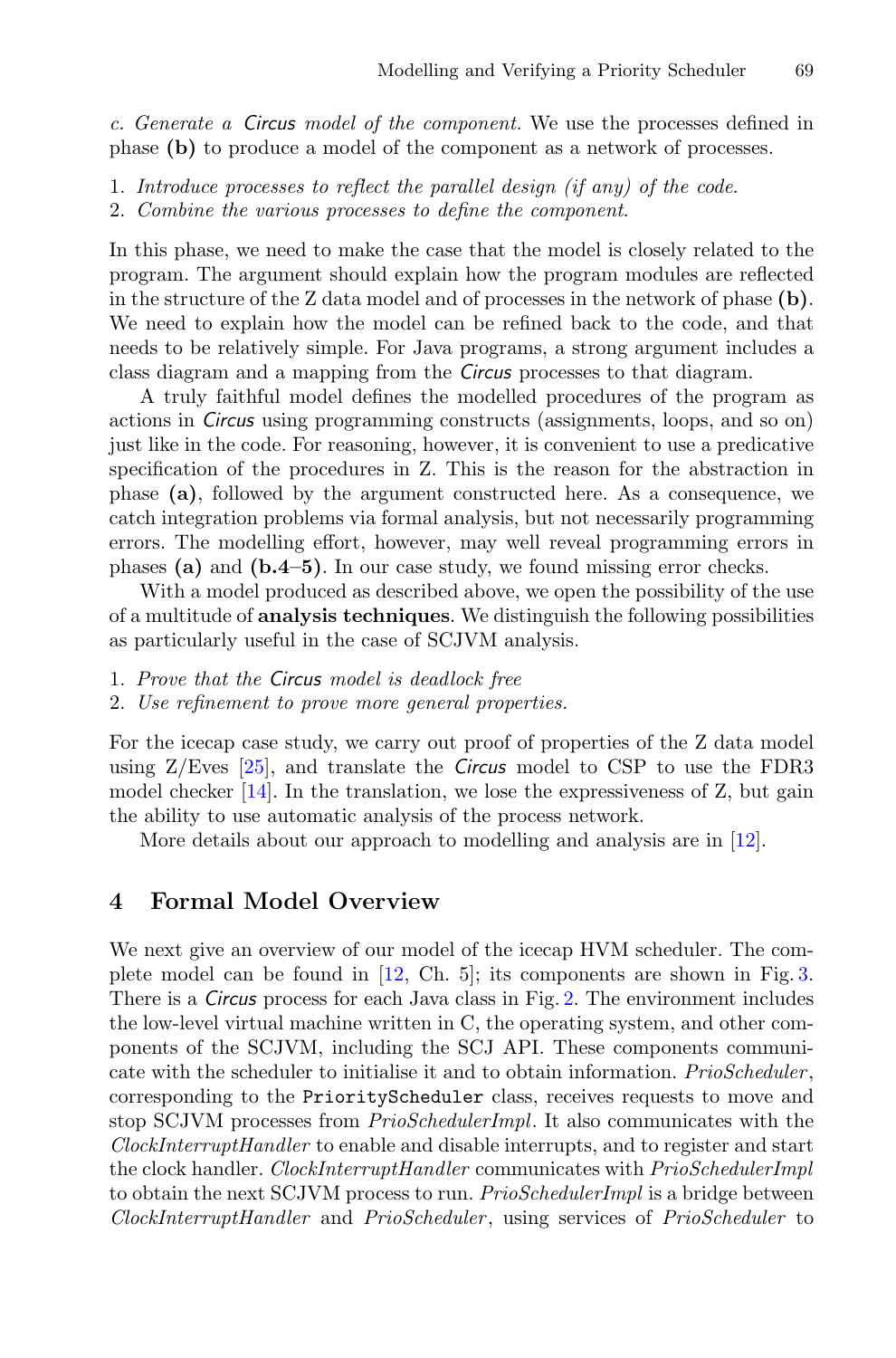

<span id="page-7-0"></span>**Fig. 3.** SCJ VM components

determine the next process. *ClockInterruptHandler* also sends requests to transfer between processes to the low-level virtual machine.

Next, we describe how our model is obtained using the approach in the previous section. In phase **(a)**, we define a Z data model. The most interesting types come from the class PriorityScheduler. Its state **(a.1)** has four parts: (i) the current time, the identifier of a ClockInterruptHandler, and a reference to an unique instance of PriorityScheduler itself ; (ii) the references to the processes managed by the scheduler; (iii) the scheduling queues containing the processes that are ready, sleeping/blocked, locked/waiting, and so on; and (iv) the SCJ event handlers managed by the scheduler. The managed processes are identified by unique elements of a set *PID* of identifiers used by the operating system.

The managed event handlers are modelled by the schema *HandlerSet*. It contains *PID* sets representing the different categories of handlers: periodic (*peh*), aperiodic (*aeh*), and one shot (*oseh*), as well as sets of allocated (*meh*) and free (*freeHS*) handlers. It also includes a dummy identifier *idle*, used to avoid management of empty queues: it is queued, when the ready queue is emptied.

*HandlerSet peh, aeh, oseh, meh, freeHS* : P *PID idle* : *PID*  $idle \in peh \land \langle peh, aeh, oseh \rangle$  partition *meh meh, freeHS* partition *PID*

The state invariant **(a.2)** establishes that the *idle* process is a periodic event handler, and that the allocated managed event handlers partition the different categories. Similarly, all values in *PID* correspond to managed processes: the allocated (*meh*) and free (*freeHS*) identifiers partition *PID*.

The methods corresponding to *HandlerSet* operations are captured as Z operations **(a.3)**. They are simple and involve adding and removing various handlers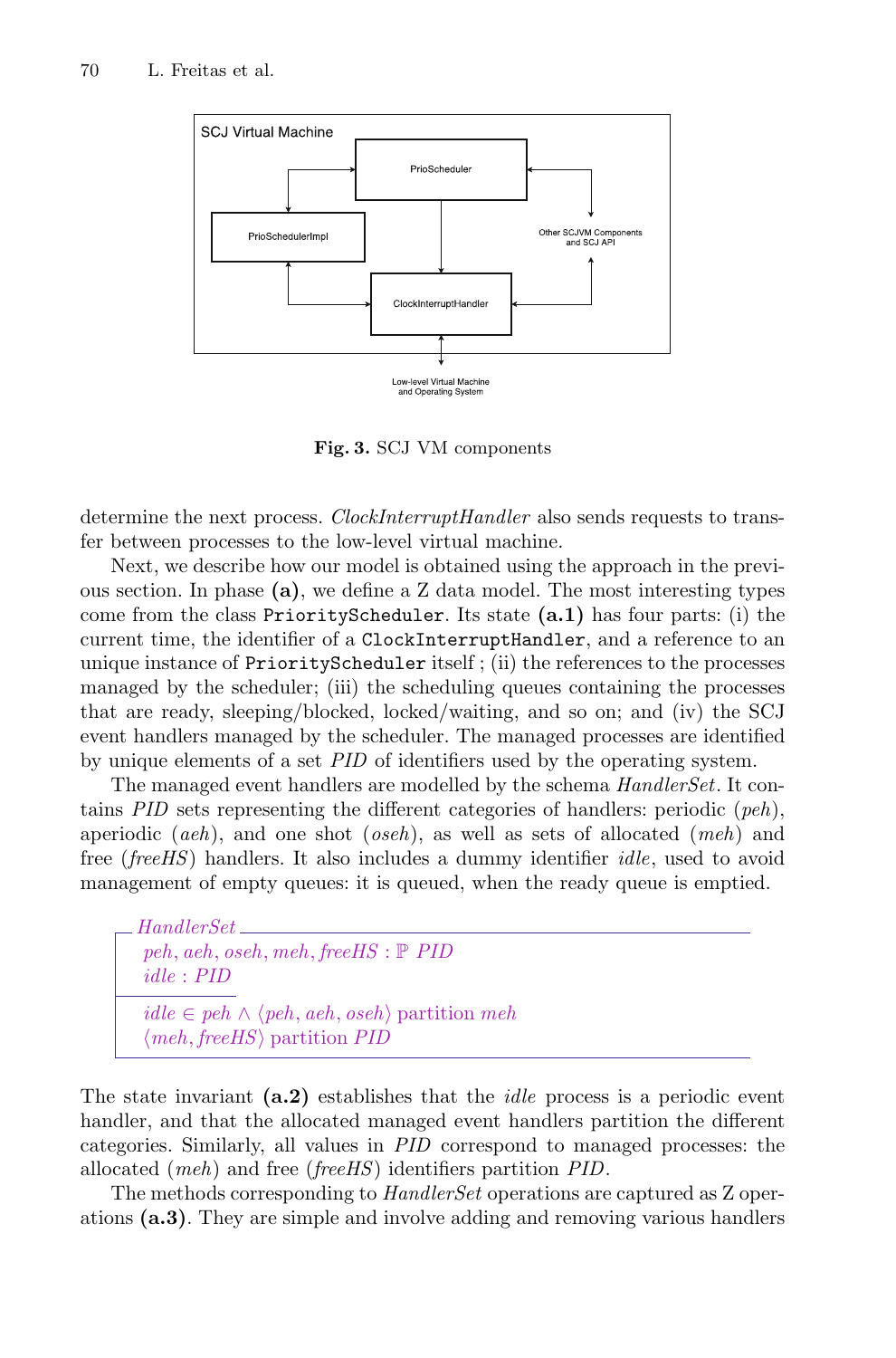from the corresponding sets, for example. Proving that the state invariant is preserved by these operations shows whether or not they are feasible. This is part of the totalisation process **(a.4)** that identifies error conditions to be dealt with. For example, there are operations in the scheduler that take a handler as input. There is, however, no check in the code that the input is a handler managed by the scheduler. This is an example of where we have uncovered possible issues, or hidden assumptions, of the code through modelling and proof.

In phase **(b)**, the SCJVM-specific control-flow is captured using *Circus* processes. We cater for the scheduling-specific features. For illustration, we describe below the*Circus* basic process representing the PriorityScheduler class.

To identify the services **(b.1)**, we perform a call-graph analysis of the nonprivate methods and create corresponding channels. As shown in Fig. [3,](#page-7-0) the scheduler interacts with the SCJ API and the operating system. A path in the call graph involving the public method transfer is as follows. Although transfer is a method of Process, because we model Process as a data type, conceptually, we regard transfer as a method of ClockInterruptHandler.

#### ClockInterruptHandler.run*,* PrioritySchedulerImpl.getNextProcess*,* ClockInterruptHandler.disable*,* PriorityScheduler.move*,* PriorityScheduler.stop*,* ClockInterruptHandler.transfer

The path above is part of a line of execution (and is public). So, we have a channel *transfer* corresponding to uses of this service. The types of the channels depend on the associated method's parameter and return types.

We follow a naming convention to identify what method call and return we are capturing. For instance, the channel *KPSreleaseCall* represents the package (*K*) method of the PriorityScheduler class (*PS*) named *release* that is being called. Public methods follow a similar naming, and private methods are represented with subsidiary actions, so there are no channels associated with them.

As already mentioned, for each class of the scheduler, we define a process **(b.2)**. In defining actions **(b.3)**, we also take advantage of the call graph. As an example, we present below the action for the release method.  $\begin{align} \text{cess (b.2)} \\ \text{ph. As an} \\ \text{Release} \stackrel{\frown}{=} \end{align}$ 

 *KPSreleaseCall*?*apeh*−→ *PCIHdisableCall* −→ *PCIHdisableRet*−→ (pre ReleaseHandler & ReleaseHandler); *PCIHenableCall* −→ *PCIHenableRet*−→ *KPSreleaseRet* −→ **Skip**

It is triggered by a call via *KPSreleaseCall*, and concludes with a synchronisation on *KPSreleaseRet*. Its body contains a call to disable followed by a data operation *ReleaseHandler* of *HandlerSet* and by a call to enable. The precondition pre *ReleaseHandler* of *ReleaseHandler* is used as a guard **(b.4**); the input *apeh* is used in *ReleaseHandler* and its guard pre *ReleaseHandler* .

Another example is the action *SCJStop* corresponding to the method Stop. It takes an input *curr*, with the guard  $curr \neq nullpid$ , which corresponds to the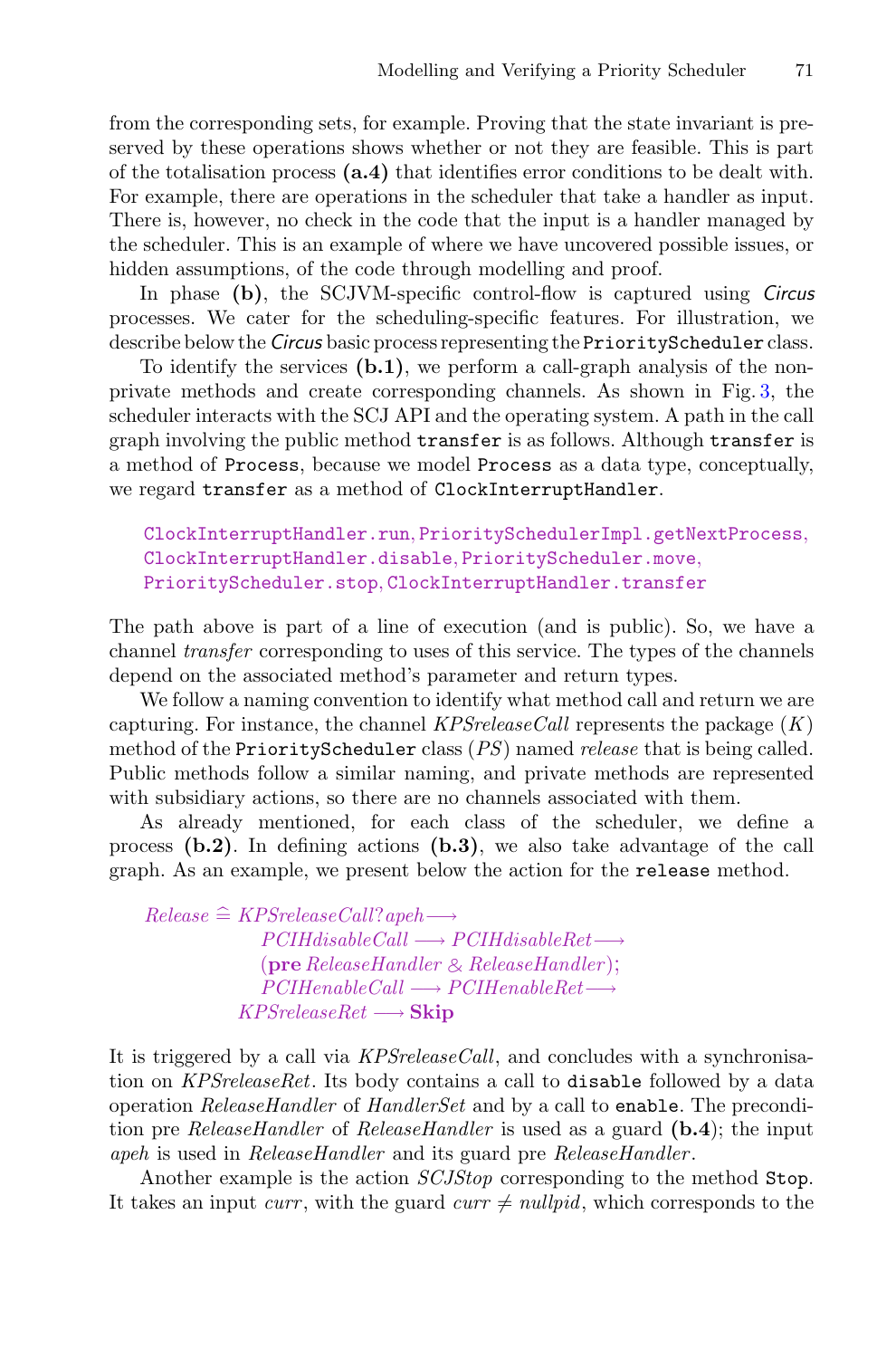precondition of the method.

```
scJStop ≘
SCJStop \cong KPSstopCall? <i>curr</i> : (<i>curr</i> \neq <i>nullpid</i>) \longrightarrowPVMtransfer !curr !mainProcess−→
              KPSstopRet −→ Skip
```
The input *curr* is passed on, along with the state component *mainProcess* corresponding to an inherited field of the class PriorityScheduler, to the lower-level virtual machine using a channel *PVMtransfer* .

To conclude phase **(b)**, we identify the services of the API that are provided in choice and in interleaving **(b.5)**. Following the structured indicated in Fig. [3,](#page-7-0) we define that the PriorityScheduler API has three separate groups, which we name *SCJApi*, *SCJRTE*, and *CIHApi*, containing services provided to the SCJ infrastructure, the runtime environment and the ClockInterruptHandler. The three groups of services are combined in interleaving, with each of its constituent services in external choice. Thje choice is external, since it provides to the environment of the *PriorityScheduler* (see Fig. [3\)](#page-7-0) the choice of which service to execute. The interleaving defines an action *Run*. nvironmen<br>ecute. The<br>*CIHApi* ≘

```
CIHApi \hat{=} Move \Box SCJStop\text{SCA} \text{SCA} \text{SCA} \text{SCA} \text{SCA} \text{SCA} \text{SCA} \text{SCA} \text{SCA} \text{SCA} \text{SCA} \text{SCA} \text{SCA} \text{SCA} \text{SCA} \text{SCA} \text{SCA} \text{SCA} \text{SCA} \text{SCA} \text{SCA} \text{SCA} \text{SCA} \text{SCA} \text{SCIHApi \stackrel{\triangle}{=}<br>SCJApi \stackrel{\triangle}{=}SCJApi \cong GetHWPrio \sqcup GetPrio\begin{array}{l} \textit{Rap1} = \ \textit{RTE} \cong \ \textit{IApi} \cong \ \textit{Run} \cong \end{array}Run \cong SCJApi \parallel SCJRTE \parallel CHApi
```
In the main action of *PriorityScheduler*, which is distinguished below by a preceding • symbol, after an initialisation using an action *Init*, another action *Execute* uses *Run* to provide the services of the scheduler. ling • symbol, after an initialisation *u*<br> *Catch*  $\hat{=}$  *PCIHcatchError*?*e* → **Skip** 

```
\begin{aligned} \textit{State uses Run to provide} \ \textit{Cache} \cong \textit{PCIHcatchEr} \ \textit{Execute} \cong \textit{Run} \bigtriangleup \textit{Catch} \end{aligned}• Init ; Execute
```
Low-level (VM) exceptions might interrupt the control flow. These exceptions may occur as a result of user-code runtime exceptions, VM-generated exceptions from environmental assumption violations (like out of memory), or residual design errors. They are indicated via a channel *PCIHcatchError* as defined in the action *Catch*, used in *Execute* to define the possible interruption of *Run*.

Finally, in phase **(c)** we define the *Circus* processes network linking together all processes representing classes from Fig. [2;](#page-3-1) it is as follows.

```
process IcecapVM <sup>⇒</sup>
                        ⎜⎜⎜⎜⎜⎜⎜⎜⎝ClockInterruptHandler CihPsInterface
                           Щ
                           PrioScheduler PSIInterface
                           Щ
                           PrioSchedulerImpl ScjPInterface
                           ij
                           ScjProcess ScjInterface
                                                                       ⎟⎟⎟⎟⎟⎟⎟⎟⎠\ csSCJRTE
```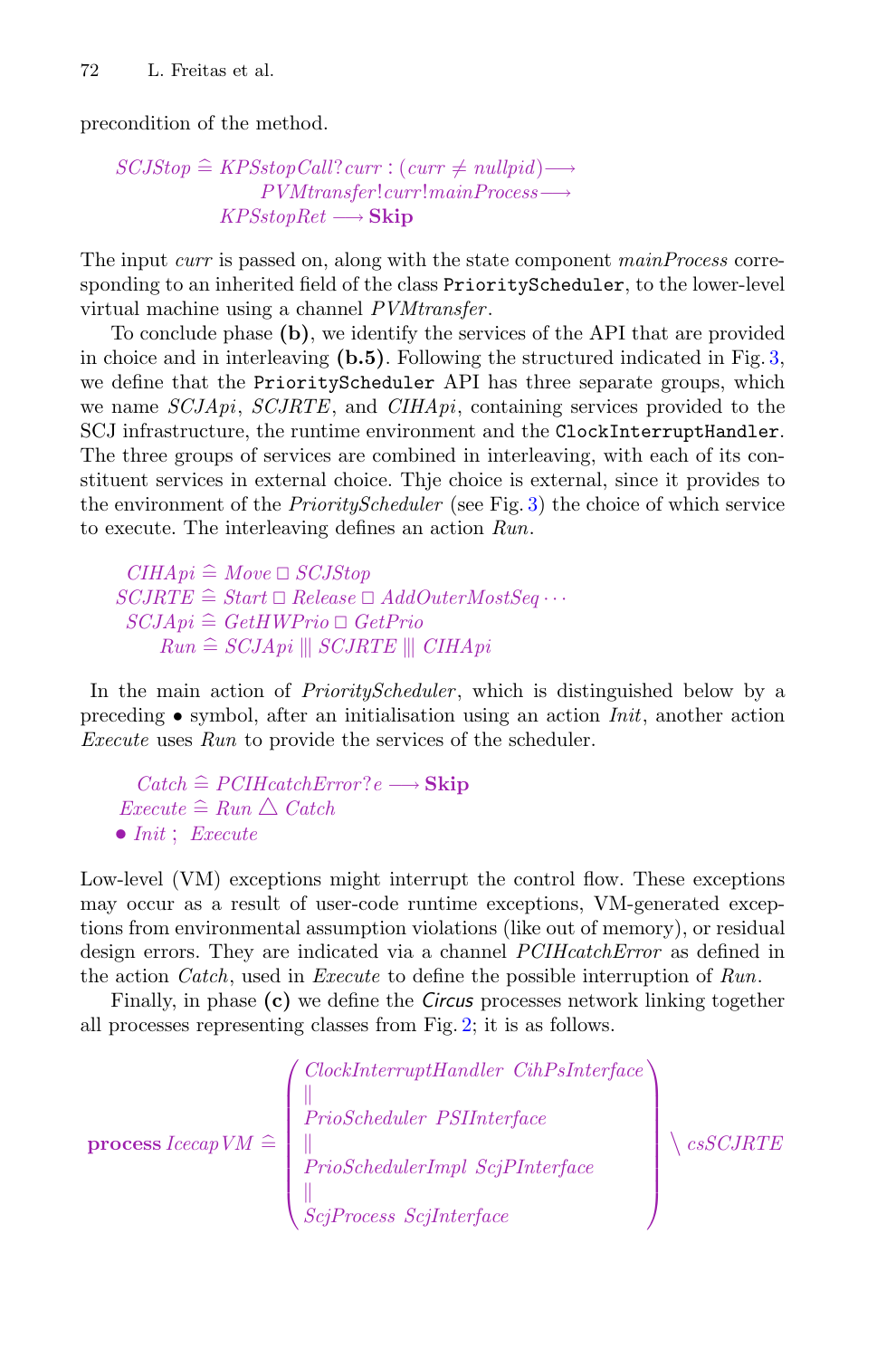Channel sets *CihPsInterface*, *PSIInterface*, *ScjPInterface*, and *ScjInterface* are defined to include all channels used in each process. A final set containing the internal channels identified in **(b.1)** is used in a hiding: *csSCJRTE* above.

## <span id="page-10-0"></span>**5 Evaluation**

The icecap classes PrioScheduler and ClockInterruptHandler are modelled as processes. For other infrastructure classes, like PriorityFrame, for example, only a data model is provided, because their provided services are support operations over such data, rather than active lines of execution or SCJ provided services.

The icecap Java code associated with the component in Figs. [2](#page-3-1) and [3](#page-7-0) amounts to about 1600 lines of code. Following the modelling technique in Sect. [3,](#page-4-0) and illustrated in Sect. [4,](#page-6-0) we obtain a *Circus* model presented in its entirety in [\[12\]](#page-14-15). There, we also find Z/Eves proofs of the totalisation of various Z schema operations, as well as a CSP version of the *Circus* model used for refinement and deadlock freedom checks. Table [2](#page-10-1) provides a summary of numbers of definitions and proofs, to provide an overall total of 755. The nature of the actual proofs using Z/Eves and FDR3 is discussed in the sequel.

| Z Declarations                | Total l | <b>Circus</b> Declarations | Total |
|-------------------------------|---------|----------------------------|-------|
| Unboxed items                 | 84      | Channel declarations       | 51    |
| Axiomatic definitions         | 28      | Channel set declarations   | 13    |
| Generic axiomatic definitions | 2       | Process declarations       | 12    |
| Schemas                       | 77      | Actions                    | 83    |
| Generic schemas               | 1       |                            |       |
| <b>Theorems</b>               | 202     |                            |       |
| Proofs                        | 202     |                            |       |

<span id="page-10-1"></span>**Table 2.** Summary of all *Circus* declarations.

#### **5.1 Z/Eves Proofs**

We have used the CZT tools [\[23](#page-15-11)] [1](#page-10-2) to develop the *Circus* model. These tools include *Circus* as an extension of Z within its Eclipse interface. CZT also integrates the Z/Eves theorem prover [\[31\]](#page-15-12) and its proof language as an extension.

Within CZT, we have typeset (in  $\text{LAT}_F X$ ), typechecked and proved wellformedness conditions of the whole model. This involves theorems about functions being applied within their domain, axiomatic definitions soundness, type non-emptiness, and so on. These proofs ensure that the model is consistent.

<span id="page-10-2"></span> $\frac{1}{1}$  See also [http://czt.sourceforge.net.](http://czt.sourceforge.net)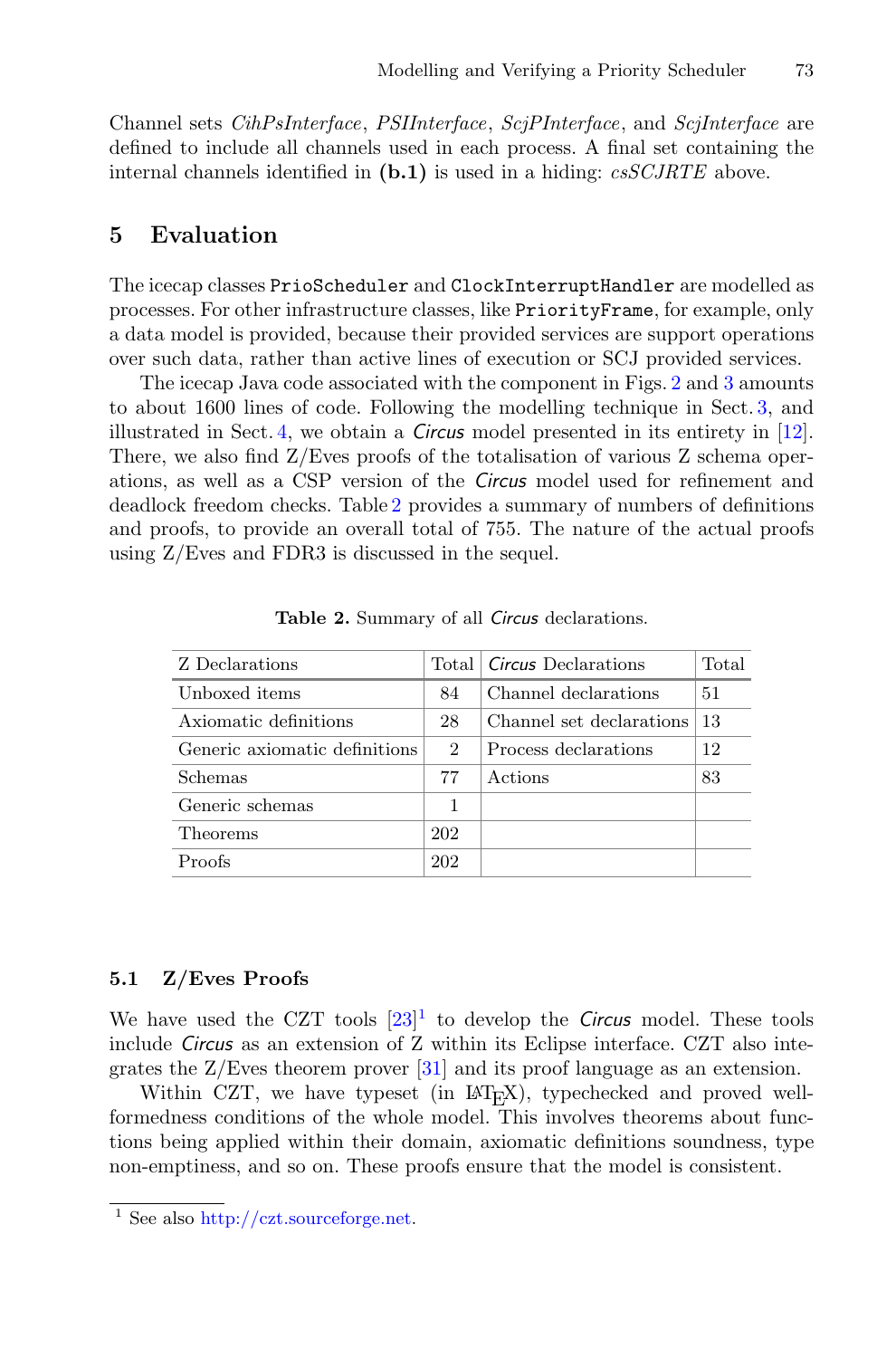The CZT tools also have a verification-condition generator for Z and *Circus*. These include well-formedness checks (for instance, functions are called within their domains), and other consistency checks like feasibility of Z schema operations and race-freedom of *Circus* parallel actions. We have performed mechanised proofs in Z/Eves of each of these generated verification conditions.

Of greater interest are the (21) precondition proofs: they are directly related to the totalisation of operations as described by our approach **(a.4)**. It is useful to discover the various conditions to feature in the *Circus* model as guards for communications. As explained, this introduces deadlocks whenever they are not satisfied. Other proofs are for well-formedness (12) and various lemmas (169) about involved types to make the precondition proofs viable.

#### **5.2 FDR Refinement Checks**

The *Circus* model is translated to CSP for automatic analysis using FDR3 [\[14](#page-14-14)]: a powerful refinement checker for CSP enabling automatic checking for deadlock and livelock freedom, as well as other properties of interest.

The translation strategy from *Circus* to CSP is beyond the scope of this paper; details about it can be found in [\[27](#page-15-13)]. It involves representing the Z data model within FDR's rich functional language, whereas the *Circus* CSP constructs are almost in one-to-one correspondence with those of CSP-M. Access to process state is done via channel communication and appropriate parallelism with its corresponding process main action representation in CSP.

Details about this translation for the icecap HVM scheduler model can be found in [\[12](#page-14-15)]. Key decisions about data abstraction and simplification of type domains are necessary to avoid state explosion. Even so, FDR can handle quite complex processes and enabled us to perform important consistency checks.

We have checked for deadlock and livelock freedom the processes related to components in Figs. [2](#page-3-1) and [3.](#page-7-0) As expected, deadlock counterexamples occur on either events external to the components, for example, required services from the operating system, or failed precondition proofs modelled as CSP guards. The required services are for handling exceptions thrown by design or at runtime. The guards highlight hidden assumptions the icecap HVM scheduler code makes. For instance, the priority scheduler implicitly expects all processes to be known to the scheduler, and yet we can call the scheduler with "rogue" processes.

The CSP model has 540 lines excluding comments, and contains 4 top-level processes with a total of around 100 implicitly declared processes through let expressions. We use such expressions to encode *Circus* actions as well as state. We are still working on the process network to deal with complex state invariants, and prove more specific properties of a scheduler and of SCJ.

## <span id="page-11-0"></span>**6 Related Work**

There are other works on verification of real-time schedulers. Ferreira et al. [\[8](#page-14-16)] have worked on formal verification of the FreeRTOS scheduler using HIP/SLEEK.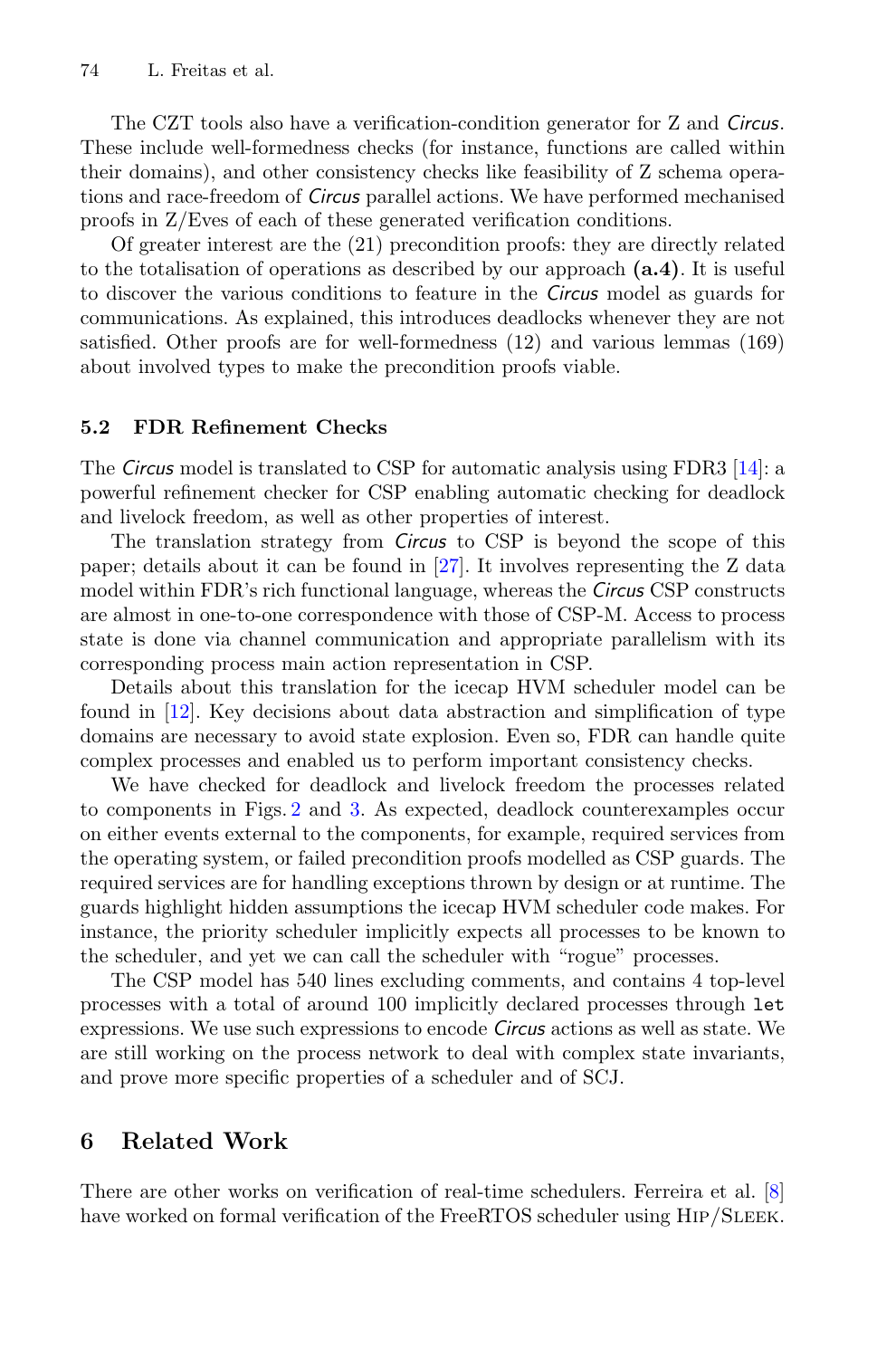They use separation logic to verify memory safety as the FreeRTOS scheduler uses a lot of pointers, which make the use of more traditional formal verification techniques difficult. In our work, memory safety is partially guaranteed by Java's memory model and our challenges arise instead from the complex control flow of the icecap HVM scheduler. On the other hand, it has to be shown that icecap tools generate C code that is memory safe. This is a separate problem of compiler correctness, which is part of our agenda for future work.

A comprehensive verification of the seL4 microkernel is reported in [\[19\]](#page-14-17). This includes verification of the scheduler and other areas of the kernel, and a proof that the binary code of the kernel correctly implements the C source code. The verification of the functional properties of the system is machine-checked using a C semantics in Isabelle/HOL. While we focus on the icecap HVM scheduler, we expect that the icecap tools can be completely verified in the future.

For larger kernels, a major challenge in verification is the complex interdependency between the scheduler and the rest of the kernel. Gotsman and Yang [\[15\]](#page-14-18) have developed an approach for verifying such kernels modularly using separation logic. It is also relevant to embedded systems where size and speed constraints necessitate tight coupling between operating system components. Indeed, Klein et al. [\[19\]](#page-14-17) note that the call graph of seL4 shows high levels of interdependency between components. Gotsman and Yang demonstrate their approach by verifying a scheduler based on the Linux 2.6.11 scheduler.

We face similar challenges as the icecap tools also target embedded systems, leading to tight coupling between components, but, as said before, our challenges concern the communication between components rather than sharing of pointers. We tackle our challenges by identifying the components and specifying their interfaces. We define them as *Circus* processes and specify their interaction via parallel networks. Compositional reasoning and refinement can then be used.

The work of Ludwich and Fröhlich  $[22]$  verifies a system-level model of a scheduler by annotating its functions with preconditions and postconditions. These annotations constitute a formal specification that the scheduler must fulfil, which is checked using the  $C/C++$  model checker CMBC. This work is perhaps most similar to ours due to its use of preconditions and postconditions, but our approach involves constructing a formal model from the code rather than presenting the requirements as annotations to the code.

Finally, the great value of applying formal methods in the area of scheduling is shown in [\[13](#page-14-19)], which reports a verification of the GCC scheduler using a model in Isabelle/HOL. This effort has uncovered a bug in the GCC Itanium scheduler that caused programs to be compiled incorrectly.

## <span id="page-12-0"></span>**7 Conclusion**

For SCJ to become a viable technology for use in safety-critical systems, certified runtime environments are essential. The most advanced implementation of an SCJ RTE is provided by the icecap tools. The implementation is complex. A formal model is a major step in the development of a verified RTE for SCJ.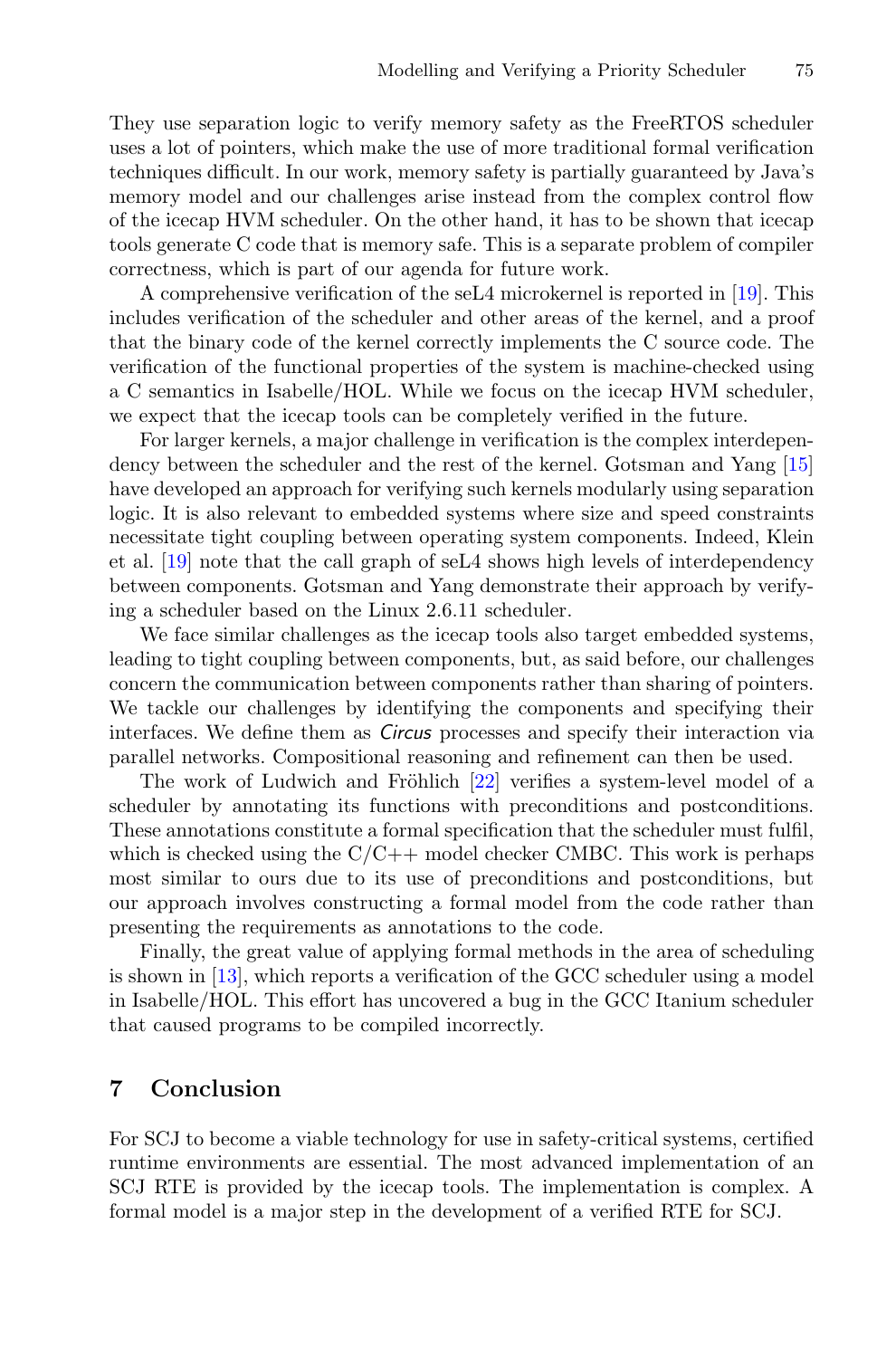Developing a formal model of existing software is a major challenge. This is made more difficult with the SCJ RTE as we have to model both high and lowlevel abstractions. We have presented an approach that produces a *Circus* model for Java and C source code. Automatic construction of models is not possible, but support can be made available for encoding Java types in Z, calculation of preconditions of data operations, and extraction of call graphs, for instance.

Our experience with the icecap tools implementation has been largely positive. Although the code can be hard to fathom in places, we have found just a few bugs, mainly as the result of studying the code in sufficient depth to produce the model. There are also places where there appears to be unreachable code and where more defensive programming techniques can be employed to catch errors that can be introduced during development and maintenance.

Our experience with *Circus* has also been largely positive. The lack of process inheritance in *Circus*, however, has hindered some of our efforts. For example, for the ScjProcess class representing the abstraction for a low-level vm.Process within the SCJ paradigm, we need the gotoNextState method, which is redefined in subclasses of ScjProcess that represent periodic and aperiodic handlers and so on. Since we do not have process inheritance in *Circus*, in our model we have a single process *ScjProcess*, in which the action corresponding to gotoNextState uses a conditional to model the dynamic binding.

Our future work includes: (1) more analysis of the scheduler, for example, to show it always dispatches the highest priority SCJ event handler; (2) improvement to the code to take into account our results; (3) the analysis of other components of the icecap tools RTE, in particular the memory management module; and (4) extensions of *Circus* with process inheritance.

**Acknowledgements.** The authors gratefully acknowledge useful feedback from anonymous referees, and Stephan Erbs Korsholm and Shuai Zhao for their help in understanding the icecap HVM and its rationale. This work is supported by EPSRC Grant EP/H017461/1. No new primary data were created in this study.

**Open Access.** This chapter is distributed under the terms of the Creative Commons Attribution 4.0 International License [\(http://creativecommons.org/licenses/by/](http://creativecommons.org/licenses/by/4.0/) [4.0/\)](http://creativecommons.org/licenses/by/4.0/), which permits use, duplication, adaptation, distribution and reproduction in any medium or format, as long as you give appropriate credit to the original author(s) and the source, a link is provided to the Creative Commons license and any changes made are indicated.

The images or other third party material in this chapter are included in the work's Creative Commons license, unless indicated otherwise in the credit line; if such material is not included in the work's Creative Commons license and the respective action is not permitted by statutory regulation, users will need to obtain permission from the license holder to duplicate, adapt or reproduce the material.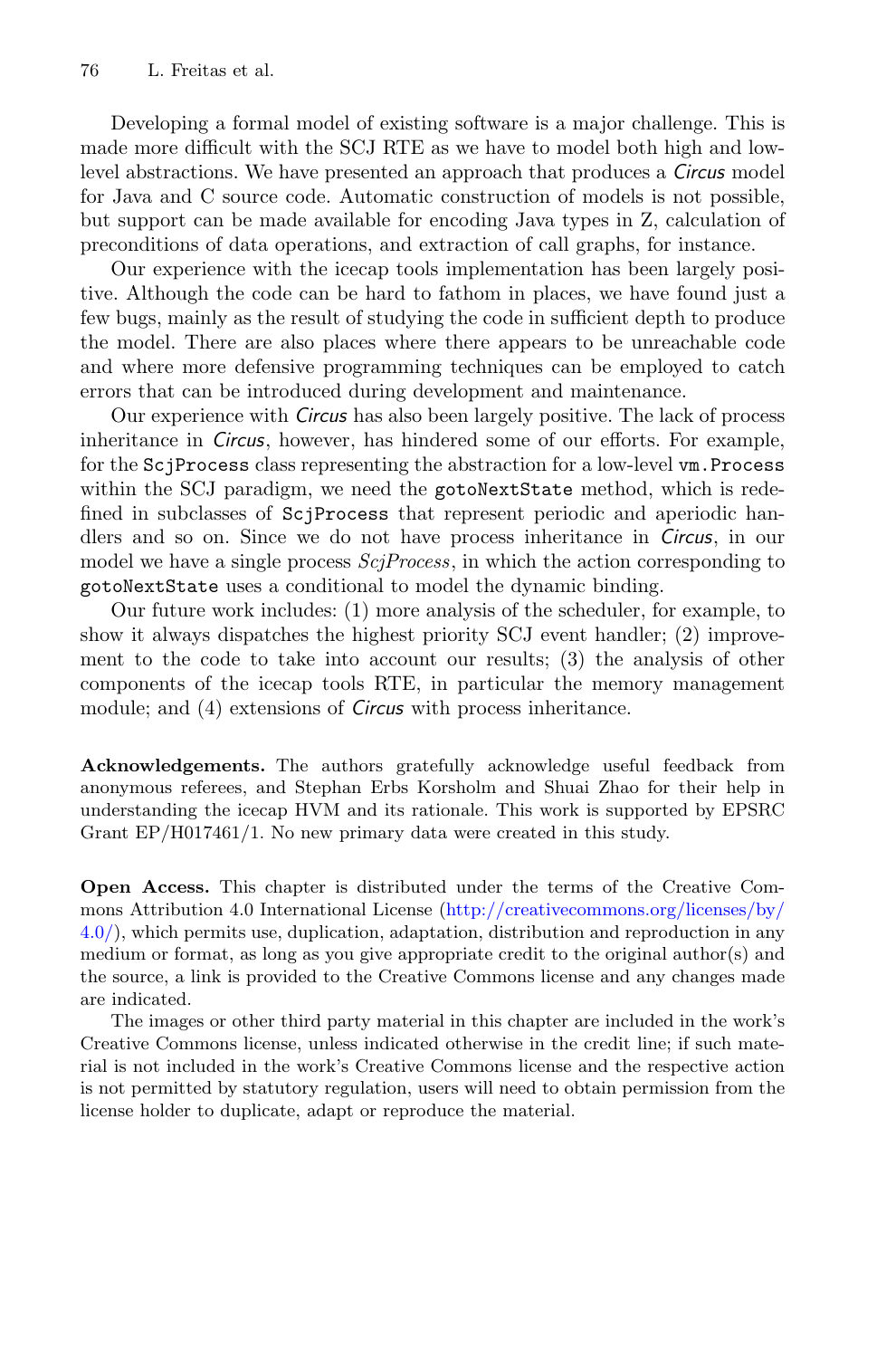# <span id="page-14-6"></span>**References**

- 1. Armbruster, A., et al.: A real-time Java virtual machine with applications in avionics. ACM TECS **7**(1), 5:1–5:49 (2007)
- <span id="page-14-8"></span>2. Atego: Atego PERC Pico - Products - Atego (2015). [www.atego.com/products/](www.atego.com/products/atego-perc-pico/) [atego-perc-pico/](www.atego.com/products/atego-perc-pico/)
- <span id="page-14-1"></span>3. Audsley, N., Burns, A., Richardson, M., Tindell, K., Wellings, A.J.: Applying new scheduling theory to static priority pre-emptive scheduling. Softw. Eng. J. **8**(5), 284–292 (1993)
- <span id="page-14-9"></span>4. Baxter, J.: Requirements for Safety-Critical Java Virtual Machines. Technical report, University of York (2015). [http://www.cs.york.ac.uk/circus/publications/](http://www.cs.york.ac.uk/circus/publications/techreports/reports/scjvm-requirements.pdf) [techreports/reports/scjvm-requirements.pdf](http://www.cs.york.ac.uk/circus/publications/techreports/reports/scjvm-requirements.pdf)
- <span id="page-14-10"></span>5. Cavalcanti, A.L.C., Sampaio, A.C.A., Woodcock, J.C.P.: Unifying classes and processes. SoSyM **4**(3), 277–296 (2005)
- <span id="page-14-2"></span>6. Cavalcanti, A.L.C., Zeyda, F., Wellings, A., Woodcock, J.C.P., Wei, K.: Safetycritical Java programs from Circus models. RTS **49**(5), 614–667 (2013)
- <span id="page-14-3"></span>7. Dalsgaard, A.E., Hansen, R.R., Schoeberl, M.: Private memory allocation analysis for safety-critical Java. In: JTRES, pp. 9–17. ACM (2012)
- <span id="page-14-16"></span>8. Ferreira, J., et al.: Automated verification of the FreeRTOS scheduler in Hip/Sleek. STTT **16**(4), 381–397 (2014)
- <span id="page-14-12"></span>9. Freitas, L., McDermott, J.P.: Formal methods for security in the Xenon hypervisor. STTT **13**(5), 463–489 (2011)
- 10. Freitas, L., Woodcock, J.C.P.: Mechanising mondex with Z/Eves. FACJ **20**(1), 117–139 (2008)
- <span id="page-14-13"></span>11. Freitas, L., Woodcock, J.C.P., Fu, Z.: POSIX file store in Z/Eves: an experiment in the verified software repository. SCP **74**(4), 238–257 (2009)
- <span id="page-14-15"></span>12. Freitas, L., Cavalcanti, A., Wellings, A.: Formal specification of SCJ icecapimplementation. Technical report, Newcastle University (2015). [https://www.cs.](https://www.cs.york.ac.uk/circus/publications/techreports/reports/hvm.pdf) [york.ac.uk/circus/publications/techreports/reports/hvm.pdf](https://www.cs.york.ac.uk/circus/publications/techreports/reports/hvm.pdf)
- <span id="page-14-19"></span>13. Gesellensetter, L., Glesner, S., Salecker, E.: Formal verification with Isabelle/HOL in practice: finding a bug in the GCC scheduler. In: Leue, S., Merino, P. (eds.) FMICS 2007. LNCS, vol. 4916, pp. 85–100. Springer, Heidelberg (2008)
- <span id="page-14-14"></span>14. Gibson-Robinson, T., Armstrong, P., Boulgakov, A., Roscoe, A.W.: FDR3 — a modern refinement checker for CSP. In: Ábrahám, E., Havelund, K. (eds.) TACAS 2014 (ETAPS). LNCS, vol. 8413, pp. 187–201. Springer, Heidelberg (2014)
- <span id="page-14-18"></span>15. Gotsman, A., Yang, H.: Modular verification of preemptive OS kernels. JFP **23**, 452–514 (2013)
- <span id="page-14-4"></span>16. Haddad, G., Hussain, F., Leavens, G.T.: The design of SafeJML, a specification language for SCJ with support for WCET specification. In: JTRES. ACM (2010)
- <span id="page-14-11"></span>17. Hoare, C.A.R.: Communicating Sequential Processes. Prentice-Hall, Upper Saddle River (1985)
- <span id="page-14-5"></span>18. aicas realtime.: JamaicaVM User Manual (2014). [www.aicas.com/cms/en/](www.aicas.com/cms/en/reference-material) [reference-material](www.aicas.com/cms/en/reference-material)
- <span id="page-14-17"></span>19. Klein, G., et al.: Comprehensive formal verification of an OS microkernel. ACM TCS **32**(1), 2:1–2:70 (2014)
- <span id="page-14-0"></span>20. Locke, D., Andersen, B.S., Brosgol, B., Fulton, M., Henties, T., Hunt, J.J., Nielsen, J.O., Nilsen, K., Schoeberl, M., Tokar, J., Vitek, J., Wellings, A.: Safety Critical Java Specification. The Open Group, UK (2010)
- <span id="page-14-7"></span>21. Luckowe, K.S., Thomsen, B., Korsholm, S.E.: HVMTP: a time predictable and portable java virtual machine for hard real-time embedded systems. In: JTRES, pp. 107– 116. ACM (2014)